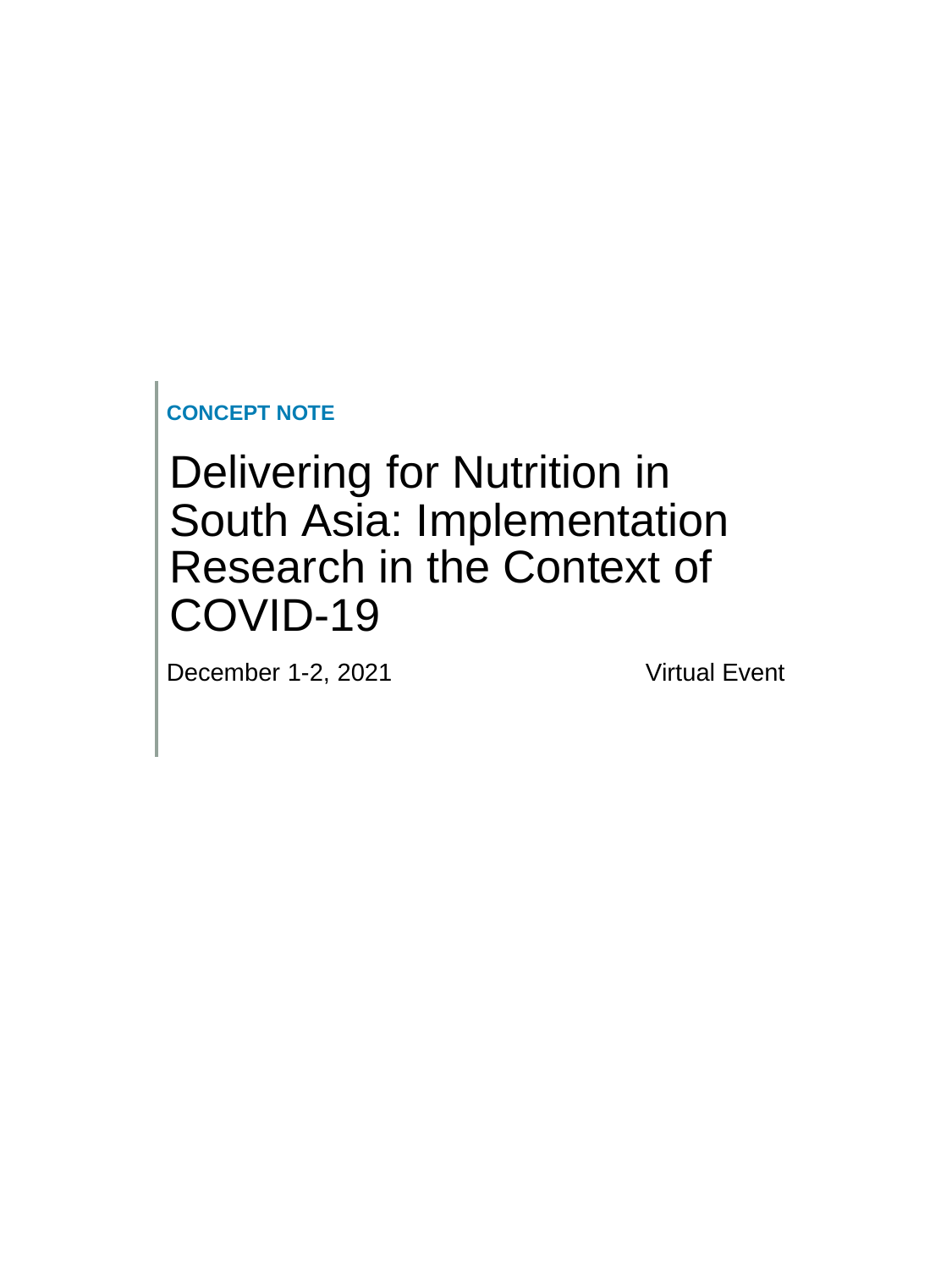# **ABOUT THE CONFERENCE**

IFPRI's Partnerships and Opportunities to Strengthen and Harmonize Actions for Nutrition in India (POSHAN), together with the event co-hosts, are pleased to announce the virtual conference, '**Delivering for Nutrition in South Asia: Implementation Research in the Context of COVID-19,'** which will be held **December 1-2, 2021**.

COVID-19 has impacted health and nutrition services, food systems, and economies of low- and middle-income countries (LMICs). In particular, the pandemic has exacerbated the challenges faced by the most vulnerable groups, including pregnant and lactating women and young children.

Implementers across South Asia are working diligently to ensure program continuity, while fulfilling new pandemic-related functions. Additionally, frontline workers (FLWs) are navigating new pressures around time and workload, while program participants face safety concerns and new challenges related to program uptake. Governments and development partners are continuously rethinking service delivery modalities out of necessity, which is creating opportunities to advance innovation and efficacy in implementation.

There is an urgency to share evidence and insights from implementation research and experiences to learn from program adaptations and ensure continued delivery and uptake. Emerging data must be quickly distilled into practical insights that can be acted upon locally, nationally, and regionally.

This is the first South Asia-focused virtual conference on implementation research, anchored by IFPRI's flagship nutrition initiative in India, POSHAN. This conference will bring together policymakers, program implementers, and researchers in the South Asia region to consider implications of the COVID-19 pandemic on nutrition programming in the short- and long-term. Previous India-focused implementation research conferences were held in [2016,](https://poshan.ifpri.info/2016/11/29/delivering-for-nutrition-in-india-learnings-from-implementation-research/) [2019,](http://poshan.ifpri.info/2019/10/19/researchers-gather-for-national-nutrition-month-to-support-indias-nutrition-mission-with-insights-from-implementation-research/) and [2020.](https://poshan.ifpri.info/2020/10/26/delivering-for-nutrition-in-india-what-will-it-take-to-scale-up-interventions/)

#### **PURPOSE**

To bring together evidence that can inform and support current policy and program initiatives in South Asia for improving maternal and child nutrition during global crises, such as the COVID-19 pandemic.

#### **OBJECTIVES**

- Share evidence of the impact of COVID-19 on maternal and child nutrition
- Highlight adaptations to support implementation of health and nutrition interventions and social safety net programs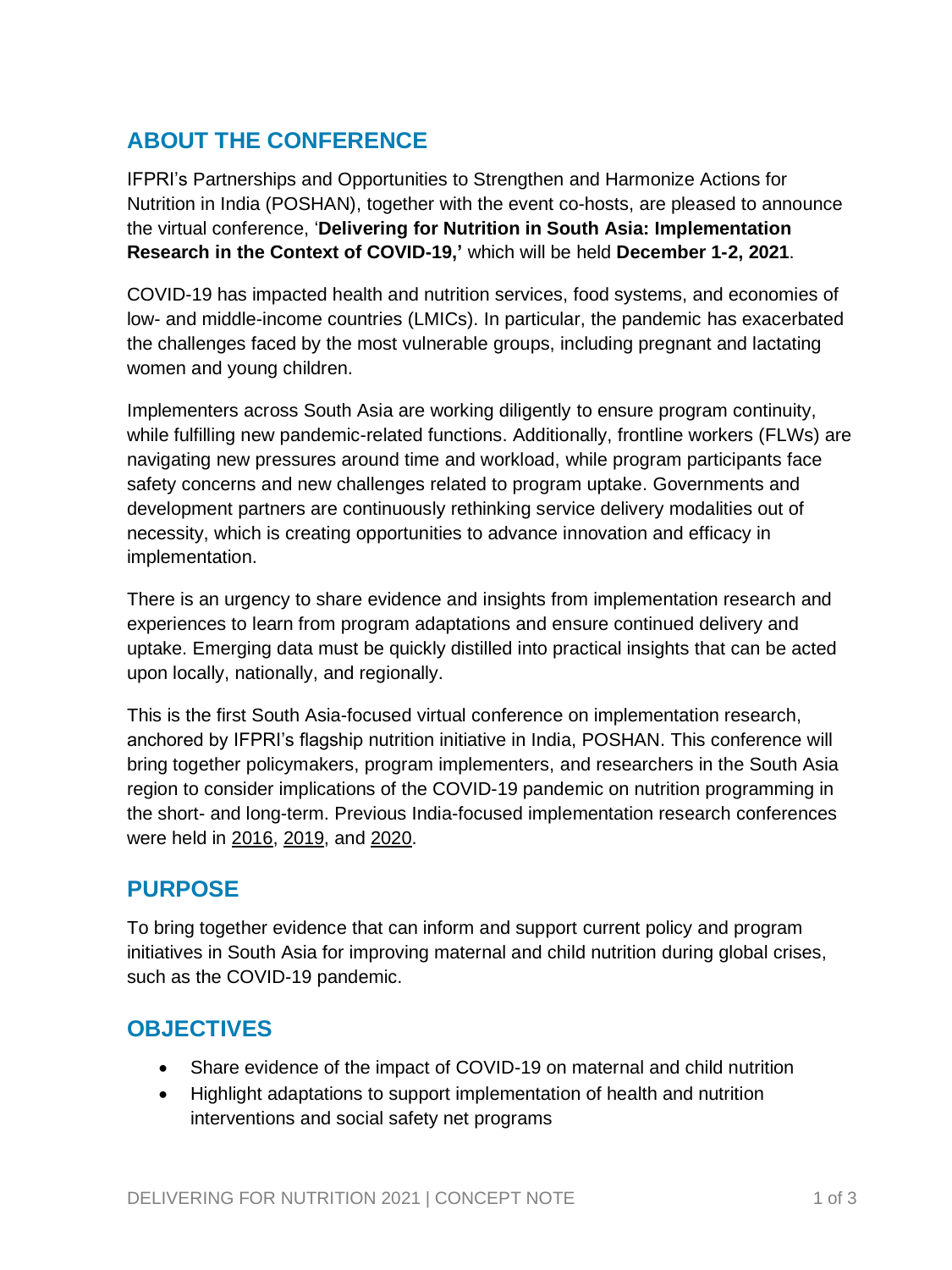• Identify lessons learned from implementing programs to support maternal and child nutrition during the pandemic

### **PROCESS**

Through an open call, we invite abstracts on research studies and implementation experiences, explicitly focused on COVID-19, and related to:

- Implementation, coverage, and quality of maternal and child health and nutrition interventions/programs;
- Implementation, coverage, and quality of social safety net programs;
- Impacts on infant and young child feeding practices, diet quality, food security, nutritional status or other outcomes; or
- Other relevant implementation or research on nutrition and COVID-19

### **PARTICIPANTS**

This conference will convene academics, implementers, development partners, and policymakers to share and discuss evidence on strengthening the implementation of maternal and child nutrition initiatives in South Asia.

# **EXPECTED OUTCOMES**

The discussions and deliberations emerging from this conference are expected to convey research-based insights to nutrition stakeholders and policymakers to bolster actions for tackling undernutrition in South Asia.

# **CO-HOSTS**

- Aga Khan University (*Pakistan*)
- Alive & Thrive (*India*)
- Bill & Melinda Gates Foundation (BMGF) (*India*)
- Helen Keller International (HKI) (*Nepal*)
- IDinsight (*South Asia*)
- Institute of Policy Studies (IPS) (*Sri Lanka*)
- International Centre for Diarrhoeal Disease Research, Bangladesh (icddr,b) (*Bangladesh*)
- International Food Policy Research Institute (IFPRI) (*South Asia*)
- National Institute of Nutrition (NIN) (*India*)
- NITI Aayog (*India*)
- Standing Together for Nutrition (STfN) (*Global*)
- Society for Implementation Science in Nutrition (SISN) (*Global*)